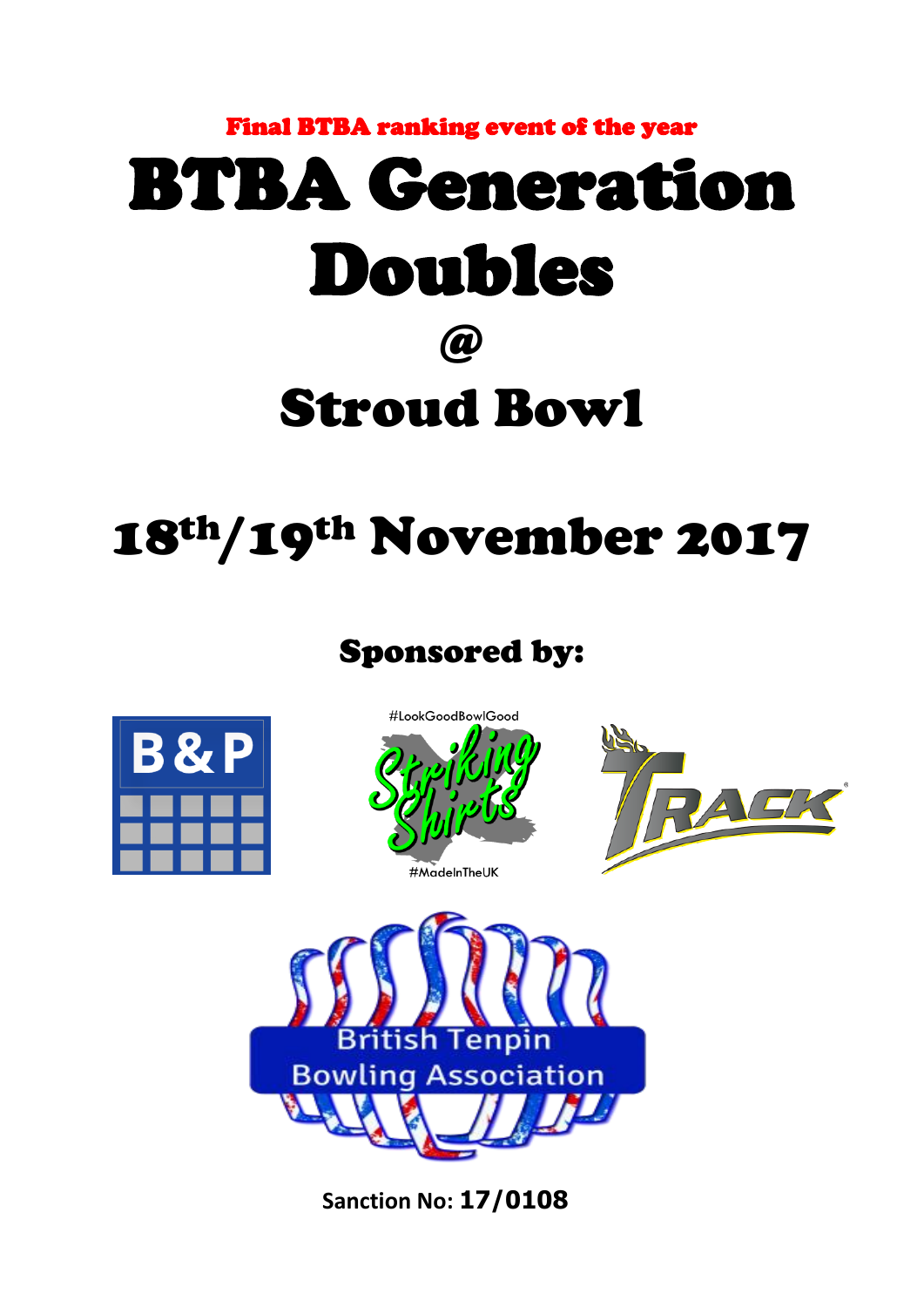### Squad Date & Times

Squad A- 5pm 18/11/17 (Overflow)

**Squad B-** 9am 19/11/17

Squad C- 1pm 19/11/17 Registration is 30 minutes prior to squad time!!

### Schedule

09am- Squad B

**Redress** 

1pm- Squad C

**Redress** 

6pm- Top 8 Matchplay (1/4 final) 6:30pm- Top 4 Matchplay (Semi final) 7pm- Final 7:30pm- Presentation

### Entry Fee & Breakdown

(cost per person) Lineage- £21.00 BTBA Tour contribution- £5.00 Tournament Sanction Fee- £2.00 Prize fund- £18.00

Total £46.00 per bowler, £92.00 per team (Individual HCP & Scratch pots to be ran on the day for 6 game blocks)

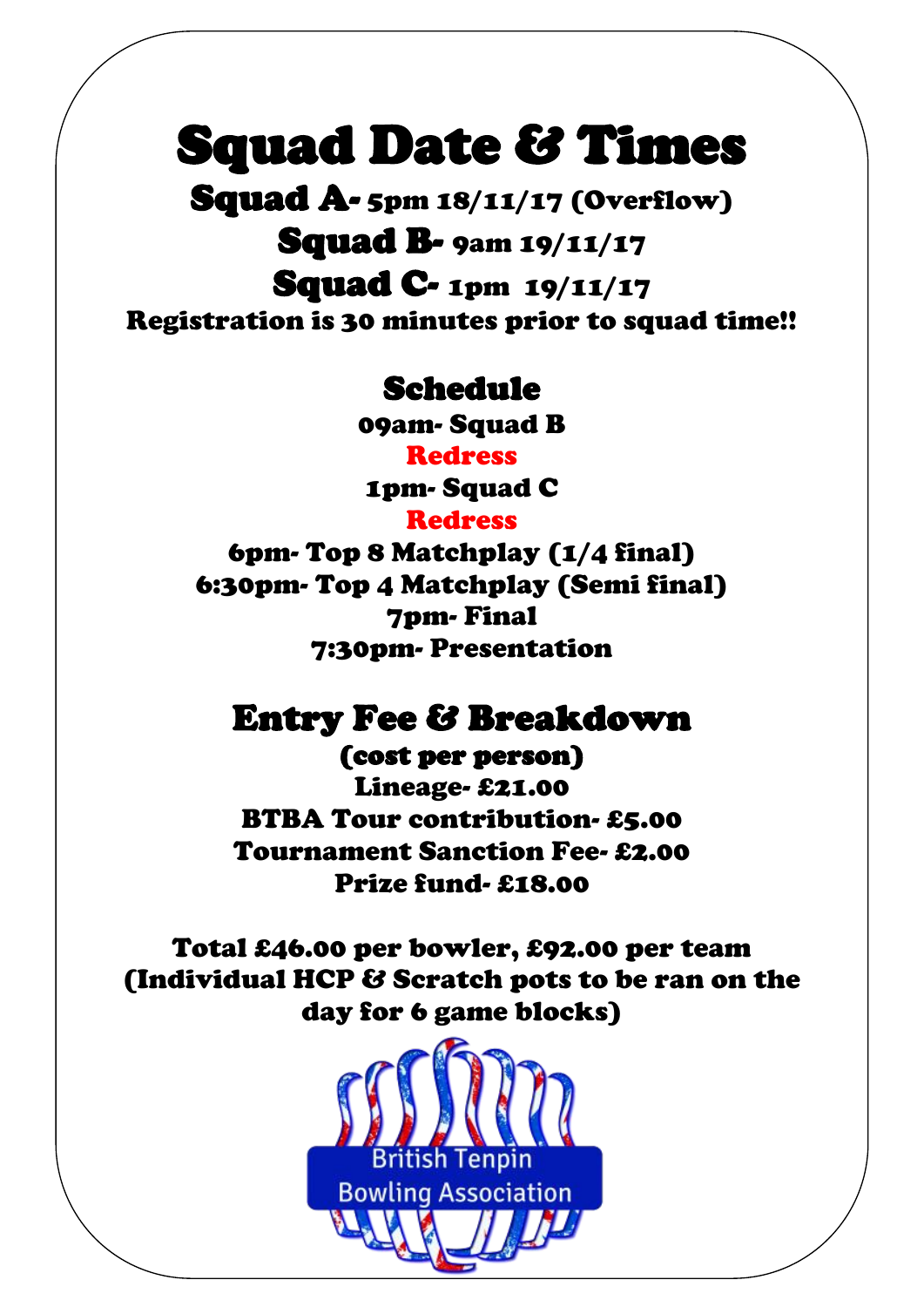#### Tournament Rules

This tournament is sanctioned by the BTBA 17/0108, and the general playing/ tournament rules will govern this event, along with the following:

- 1- The tournament is open to BTBA & any other national association members who are in good standing. Nonmembers will be permitted to play upon payment of a fee equivalent to the annual BTBA membership subscription, currently £21. (Non-members will not be eligible to receive ranking points for the BTBA tour)
- 2- A provisional ball must be rolled if a dispute relating to pinfall cannot be resolved immediately.
- 3- Protests must be made within 30 minutes of any infraction occurring and confirmed in writing within 72 hours to the tournament manager.
- 4- The tournament manager shall be Kim Johnson, who reserves the right to reject any entry and his decision on all matters is final, subject to appeal.
- 5- Closing date for entries shall be 12th November 2017. Entries may be taken after this date but will be subject to availability.
- 6- Teams must consist of one Senior bowler (over 50 on or before 31/12/17) and one other bowler under 50. Age bonus of one pin for every year over 50 shall be applied to the senior bowler (max. 15). Ladies to receive 8 pins bonus per game in the scratch section only, senior women max of 23 pins including age bonus.
- 7- Adult ranking points based on 6 game qualifying block score (Scratch).

#### Format

Round 1- All teams play 6 games, changing lanes every game. (Teams positioned 1 & 2 shall receive a bye to round 3)

Round 2 - Teams positioned 3 - 16 on pinfall inc. bonuses shall bowl a further 3 games. (Starting from scratch) Finals – Top 6 teams from Round 2  $\mathcal{C}$  the byes will play seeded eliminator. 1 Game head to head each round. High game inc. bonuses in each match progresses to the next round.